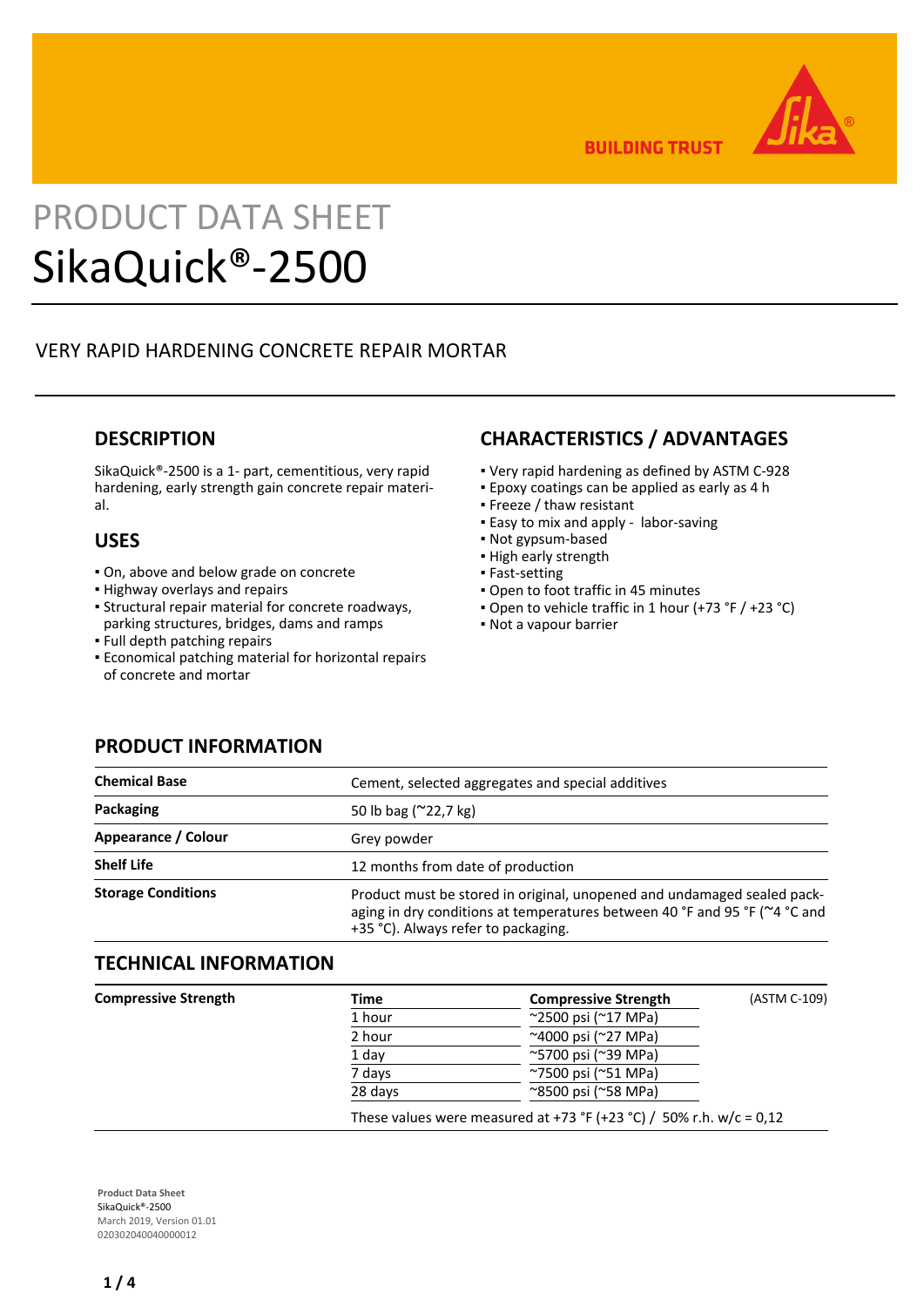**Modulus of Elasticity in Compression** ~4,6×10<sup>6</sup> psi (~32 GPa)

after 28 days at +73 °F (+23 °C) / 50 % r.h.

(ASTM C-469)

| <b>Tensile Strength in Flexure</b>          | <b>Time</b>                                                                                                              | <b>Tensile strength in Flexure</b>                                        | (ASTM C-78)              |  |
|---------------------------------------------|--------------------------------------------------------------------------------------------------------------------------|---------------------------------------------------------------------------|--------------------------|--|
|                                             | 1 day                                                                                                                    | ~800 psi (~5,5 MPa)                                                       |                          |  |
|                                             | 7 days                                                                                                                   | $\sqrt{21000}$ psi (~6,9 MPa)                                             |                          |  |
|                                             | 28 days                                                                                                                  | ~1100 psi (~7,6 MPa)                                                      |                          |  |
|                                             | These values were measured at+73 °F (+23 °C) / 50% r.h. w/c = 0,12                                                       |                                                                           |                          |  |
| <b>Splitting Tensile Strength</b>           | <b>Time</b>                                                                                                              | <b>Splitting Strength</b>                                                 | (ASTM C-496)             |  |
|                                             | 1 day                                                                                                                    | ~300 psi (~2,0 MPa)                                                       |                          |  |
|                                             | 7 days                                                                                                                   | ~500 psi (~3,4 MPa)                                                       |                          |  |
|                                             | 28 days                                                                                                                  | ~600 psi (~4,1 MPa)                                                       |                          |  |
|                                             | 0,12                                                                                                                     | These values were measured at+73 °F/ 50 % r.h. (+23 °C / 50 % r.h.) w/c = |                          |  |
| <b>Tensile Adhesion Strength</b>            | ~300 psi (~2,0 MPa) (substrate failure)<br>after 28 days at +23 °C/ 50 % r.h.                                            |                                                                           | (ACI 503)                |  |
| <b>Shear Adhesion Strength</b>              | <b>Time</b>                                                                                                              | <b>Shear Adhesion Strength</b>                                            | (ASTM C-882<br>modified) |  |
|                                             | $1$ day                                                                                                                  | ~1800 psi (~12 MPa)                                                       |                          |  |
|                                             | 7 days                                                                                                                   | ~2500 psi (~17 MPa)                                                       |                          |  |
|                                             | 28 days                                                                                                                  | ~2700 psi (~21 MPa)                                                       |                          |  |
|                                             | These values were measured at+73 °F/ 50 % r.h. (+23 °C, 50 % r.h.) w/c =<br>0,12                                         |                                                                           |                          |  |
| <b>Shrinkage</b>                            | $^{\sim}0.06%$<br>after 28 days at +73 °F (+23 °C) / 50 % r.h.                                                           |                                                                           | (ASTM C-596)             |  |
| <b>Abrasion Resistance</b>                  | $\sim$ 0,026 inches ( $\sim$ 0,66 mm) of wear at 1 hour<br>with a 28 day mortar at +73 °F (+23 °C) / 50 % r.h.w/c = 0,12 |                                                                           | (ASTM C-779)             |  |
| <b>Freeze thaw resistance</b>               | ~98%<br>after 28 days at +73 °F (+23 °C) / 50 % r.h. w/c = 0,12                                                          |                                                                           | (ASTM C-666)             |  |
| <b>Freeze Thaw De-Icing Salt Resistance</b> | $^{\circ}$ 0,080 lb/ft <sup>2</sup> ( $^{\circ}$ 1,3 MPa)<br>after 50 cycles at +73 °F (+23 °C) / 50 % r.h.              |                                                                           | (ASTM C-672)             |  |
| <b>Chloride Ion Diffusion Resistance</b>    | <500 Coulombs<br>after 28 days at +73 °F (+23 °C) / 50 % r.h.                                                            |                                                                           | (ASTM C-1202)            |  |

## **APPLICATION INFORMATION**

| <b>Mixing Ratio</b>            |                                                                        | ~5 - 5,5 pints (~2,3-2,6 l) of water per 50 lb (~22,7 kg) bag                                                                                                                                                      |                     |  |  |
|--------------------------------|------------------------------------------------------------------------|--------------------------------------------------------------------------------------------------------------------------------------------------------------------------------------------------------------------|---------------------|--|--|
| <b>Fresh Mortar Density</b>    |                                                                        | $\sim$ 3718 lbs/yd <sup>3</sup> ( $\sim$ 2'200 kg/m <sup>3</sup> )                                                                                                                                                 |                     |  |  |
| Yield                          |                                                                        | ~0,43 ft <sup>3</sup> (~0,012 m <sup>3</sup> ). When extended with 25–30 lbs (11,5–13,5 kg) of 3/8<br>in ( $\approx$ 10 mm) gravel, yield is approximately 0,60 ft <sup>3</sup> ( $\approx$ 0,017 m <sup>3</sup> ) |                     |  |  |
| <b>Layer Thickness</b>         |                                                                        | <b>Minimum</b>                                                                                                                                                                                                     | <b>Maximum</b>      |  |  |
|                                | Mortar                                                                 | $1/4$ in ( $\degree$ 6,0 mm)                                                                                                                                                                                       | 1 in $(^{25}$ mm)   |  |  |
|                                | Extended with aggreg-<br>ate                                           | 1 in $(^{25}$ mm)                                                                                                                                                                                                  | 6 in $(^{2}150$ mm) |  |  |
| <b>Ambient Air Temperature</b> | +45 °F (+7 °C) min.                                                    |                                                                                                                                                                                                                    |                     |  |  |
| <b>Substrate Temperature</b>   | +45 °F (+7 °C) min.                                                    |                                                                                                                                                                                                                    |                     |  |  |
| <b>Pot Life</b>                | $^{\circ}$ 15 minutes at +73 °F (+23 °C)                               |                                                                                                                                                                                                                    |                     |  |  |
| <b>Initial Set Time</b>        | $^{\sim}$ 12-24 minutes at +73 °F (+23 °C) / 50 % r.h.<br>(ASTM C-266) |                                                                                                                                                                                                                    |                     |  |  |
| <b>Final Set Time</b>          | $\sim$ 20–40 minutes at +73 °F (+23 °C) / 50 % r.h.<br>(ASTM C-266)    |                                                                                                                                                                                                                    |                     |  |  |

**Product Data Sheet** SikaQuick®-2500 March 2019, Version 01.01 020302040040000012



**BUILDING TRUST**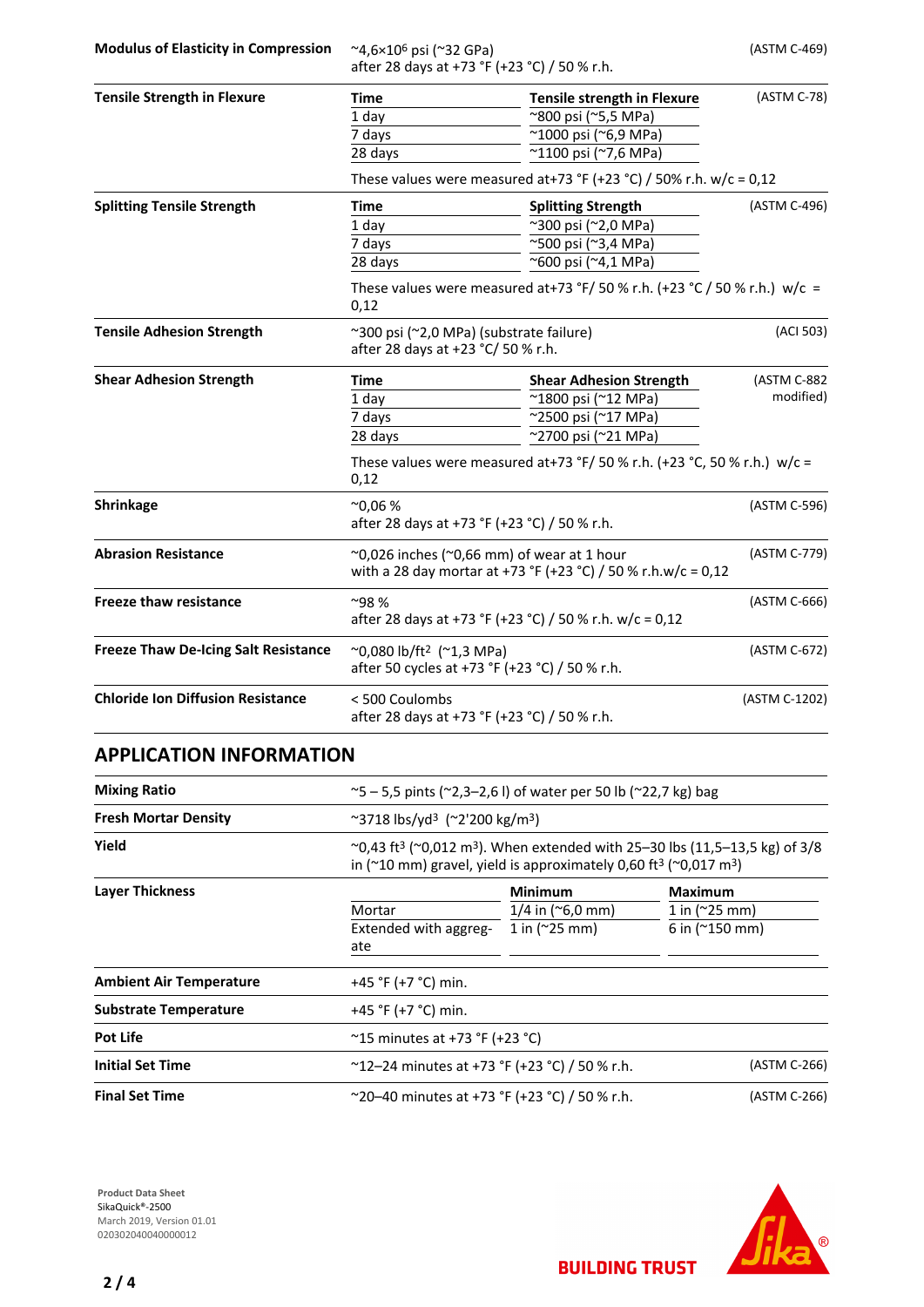## **APPLICATION INSTRUCTIONS**

#### **SUBSTRATE QUALITY / PRE-TREATMENT**

#### **Concrete**

Surface must be clean and sound. Remove all deteriorated concrete, dirt, oil, grease, and other bond-inhibiting materials from the area to be repaired. Be sure repair area is not less than 1/4 in (~6,0 mm) deep. Preparation work should be done by appropriate mechanical techniques. Obtain an exposed aggregate surface with a minimum surface profile of  $\pm$  1/8 in (~3,0 mm) (CSP-6) on clean, sound concrete. To ensure optimum repair results, the effectiveness of decontamination and preparation should be assessed by a pull-off test. Saw cutting of edges is recommended. Saturate surface to be repaired with clean water. Substrate should be saturated surface dry (SSD) prior to application. **Steel reinforcement**

Rust, scale, mortar, concrete, dust and other loose and deleterious material which reduces bond or contributes to corrosion shall be removed. Surfaces shall be prepared using abrasive blast cleaning techniques or high pressure water-blasting to achieve a bright metal finish.

#### **MIXING**

For best results, condition material to +65 – 75 °F  $(*+18 - 24 °C)$  before mixing and using.

Mechanically mix in an appropriately sized mortar mixer. Wet down all tools and mixer to be used.

#### **Water addition**

Start with 5 pints (~2,40 l) of water added to the mixing vessel. Add 1 bag of SikaQuick®-2500 while continuing to mix. Add up to another  $1/2$  pint ( $\sim$  0,24 l) of water to achieve desired consistency. Do not over water.

#### **SikaLatex® R addition**

Pour 5 pints (~2,40 l) of SikaLatex® R into the mixing container. Slowly add powder, mix and adjust as above.

#### **Diluted SikaLatex® R addition**

SikaLatex® R may be diluted up to 5:1 (water: SikaLatex® R) where requirements for minimal polymer modification is required. Pour 5 pints (~2,40 l) of the mixture into the mixing container. Slowly add powder, mix and adjust as above. For application greater than 1 in ( $\approx$ 25 mm) (in depth, add 3/8 in ( $\approx$ 10 mm) coarse aggregate. The aggregate must be non-reactive (reference ASTM C-1260, C-227 and C-289), clean, well graded, saturated surface dry, have low absorption and high density, and comply with ASTM C-33 size number 8 per Table 2.

**Note:** Variances in aggregate may result in different strengths. The addition rate is 25–30 lbs (11,3–13,6 kgs) of aggregate per bag of SikaQuick®-2500 (25–30 lbs (11,3–13,6 kg) of 3/8 in (~10 mm) aggregate is approximately 2,0–2,4 gallons (~7,6–9 l) by loose volume of aggregate). Do not exceed a slump of 7 in (~180 mm).This may cause excessive bleeding and retardation and will reduce the strength and performance of the material.

### **APPLICATION**

#### **Reinforcement Corrosion Protection / Primer Coating**

Where a reinforcement coating is required, apply to the whole exposed circumference, SikaTop® Armatec®-110 EpoCem®. (Refer to Product Data Sheet). The repair mortar must be applied onto coating 'wet' on 'wet'.

#### **Concrete Bonding Primer**

Prime the prepared substrate with a scrub coat of Sika-Quick®-2500 by firmly scraping the scrub coat over the substrate surface to form a thin layer and fill any pores or cavities in the surface. Ensure the whole surface to be repaired is covered by the scrub coat. The repair mortar has to be applied onto primer 'wet' on 'wet' **Repair Mortar**

The repair mortar shall be applied onto the wet scrub coat between the minimum and maximum layer thicknesses without the formation of voids. Where layers are to be built up, to prevent sagging or slumping, each layer should be allowed to stiffen before applying subsequent layers "wet on wet".

After filling repair, screed off excess. To control setting times, cold water should be used in hot weather and hot water used in cold weather.

#### **Finishing**

Finishing should be carried out to the required surface texture using a suitable float as soon as the mortar has started to stiffen.

**Note:** Mixing, placing, and finishing should not exceed 15 minutes maximum.

#### **CURING TREATMENT**

As per ACI recommendations for Portland cement concrete, curing is required. Moist cure with wet burlap and polyethylene, a fine mist of water or a curing compound meeting ASTM C-309. Moist cure should commence immediately after finishing. If necessary, protect newly applied material from rain. To prevent from freezing, cover with insulating material.

#### **CLEANING OF TOOLS**

Clean all tools and application equipment with water immediately after use. Hardened material can only be mechanically removed.

# **LIMITATIONS**

- Apply only to sound, prepared substrate.
- Avoid application in direct sun and/or strong winds.
- Do not feather edge.
- Do not exceed 7 in (~180 mm) slump when extended.
- Use only potable water. Variations in aggregates may produce differences in ▪ strengths from the typical values stated in Product Data Sheet.
- As with all cement based materials, avoid contact with aluminium to prevent adverse chemical reaction and possible product failure. Insulate potential areas of contact by coating aluminium bars, rails, posts, etc. with an appropriate epoxy such as Sikadur® Hi-Mod 32.
- Do not use SikaTop® Armatec®-110 EpoCem® as a

**Product Data Sheet** SikaQuick®-2500 March 2019, Version 01.01 020302040040000012



**BUILDING TRUST**